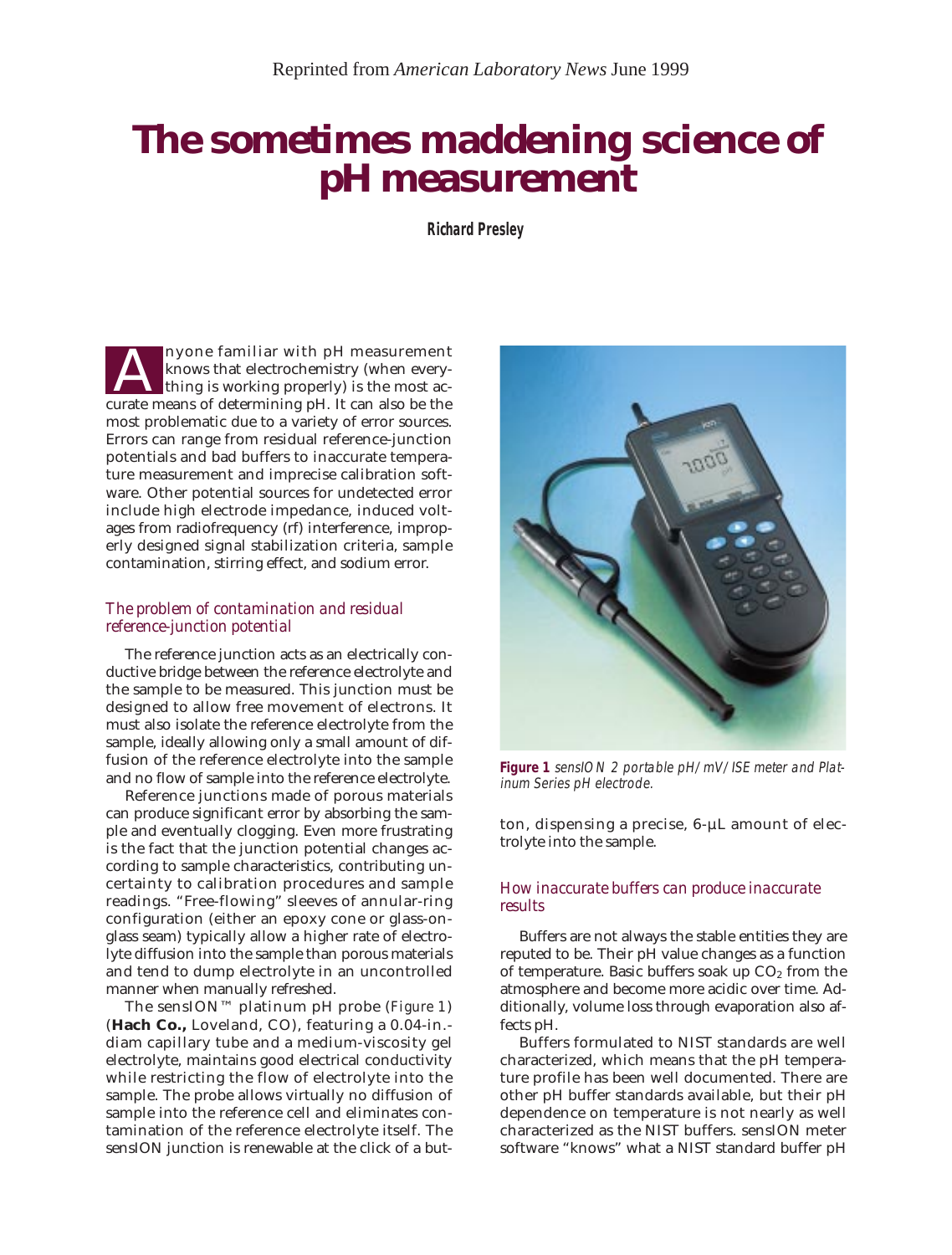value is over a wide temperature range. The meters are designed to recognize NIST buffers, and the solutions and premeasured buffer powders (**Hach**), which can be easily and freshly prepared for each calibration, strictly follow NIST formulations.

Not all buffers follow NIST formularies. A buffer listed as "NIST traceable" merely means that its pH, at the temperature tested (usually 25 °C), is the same as that of a NIST buffer at the same temperature. It does not necessarily mean that the buffer has the same formulary or well-known pH values over a wide temperature range.

#### *The challenge of time and temperature*

It is not feasible to wait all day for everything to reach the same temperature. When buffers are a different temperature than the sample, it is expected that the meter will adjust the calibration slope accordingly. In addition to the nonlinear relationship of buffer pH values with temperature (a fourconstant third-order polynomial describes the relationship very well), there exists a linear relationship between electrode slope and temperature, from the Nernst equation:

$$
E_H = -\left(\frac{RT}{nF}\right) \ln\left[a_H\right]
$$

sensION meters make adjustments for both the linear and nonlinear temperature effects during calibration. During the sample measurement, the electrode slope is adjusted to the temperature of the solution so that the proper slope is calculated, producing an accurate reading regardless of calibration standard or sample temperature.

What if the temperature sensor is slow to respond or in error? In Platinum Series electrodes (**Hach**), the temperature sensor has been designed to respond quickly to changes in temperature. Also, the reference element is in close proximity to the sample so that all the elements of the probe—the reference element, pH bulb, and sample—come into thermal equilibrium quickly.

## *Impact of electrical noise on high-impedance bulbs*

Glass is a material with high electrical resistance. pH bulbs have resistances measured in megohms. As the resistance of the glass increases, electrical noise present in the environment becomes more of a problem, as the electrode cable acts like a radio antenna and the pH meter picks up these stray electrical fields in much the same way as an FM radio picks up radio waves and static. **Hach Co.** subjects its electrochemical testing products to thorough compliance testing so that the consumer can be confident that the published specifications are met, even when using these high-impedance pH electrodes.

The shielded coaxial cable used by the company prevents interference from most electrical fields. Even so, at certain frequencies (such as high-gain signals of three volts per meter in specific regions in the MHz range, far outside the bands reserved for cell phones, FM radio, and television) the meter may pick up these electrical fields, causing a shift of 0.04 pH units at most. (Use of the ferrite bead on the **Hach** electrode cable completely eliminates this extremely rare problem.) In other meters tested by the company during compliance review, such induced currents completely swamped out the normal functions of the meters.

## *The challenge of time and stabilization*

Many analysts grow impatient during the time it takes for pH readings to stabilize, but what if one could toggle from pH to mV mode at the push of a key and monitor drift and noise oneself? Even better, what if one could set a meter to stabilize at the exact moment it achieves 0.0 pH resolution, which happens more quickly than 0.00 or 0.000 pH resolution?

sensION meters not only allow one to toggle to mV and observe the electrode output more directly, but also to set the stabilization criteria to match the pH resolution required. To achieve a higher resolution, such as 0.01 pH, the stabilization criteria can be adjusted to that higher level of certainty. It takes more time to stabilize, but when it does settle in, one can be certain of the reading. For those who have time and require the utmost accuracy, a 0.001 resolution can be selected as well.

## *The problem of sample contamination and carryover*

Even when analysts practice special care in washing, rinsing, and drying storage containers and storing samples, strict protocols are not always practicable. Samples can be compromised by carryover from previous samples, even when laboratory glassware is dedicated to various standards and types of sample and containers are rinsed well with deionized (DI) water and aliquots of sample before critical measurements are made.

When sample carryover takes place within the junction of porous-junction electrodes, there is little that can be done about it. This can bedevil a day's work, especially if the instrument has already been calibrated and the water being tested has very low conductivity and thus little buffer capacity. In this case, carryover in the junction can have a significant effect. Platinum pH electrodes, with patented reference junctions, totally eliminate this problem.